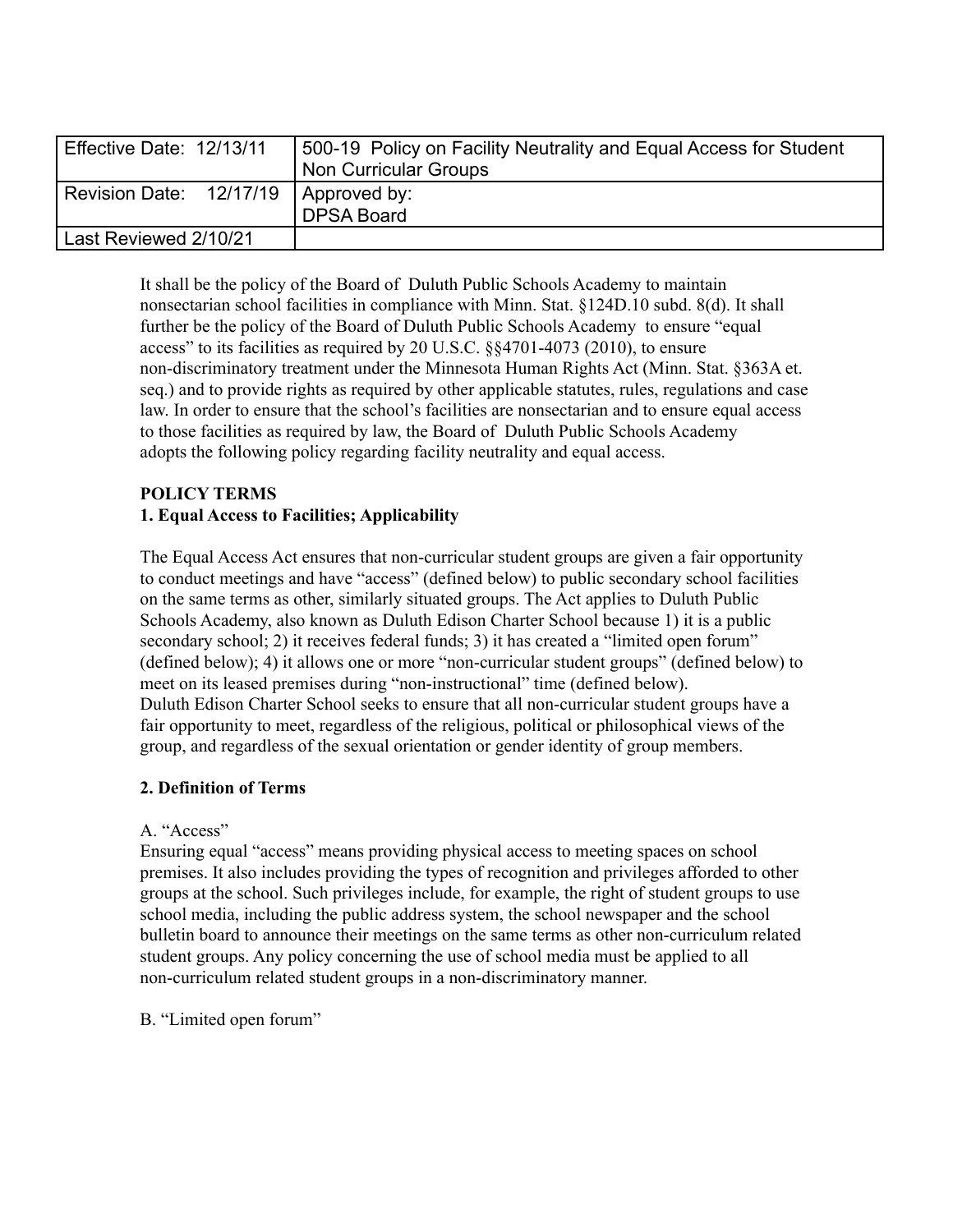Duluth Edison Charter School has created a "limited open forum" because it provides an opportunity for at least one "non-curriculum related student group" to hold meetings on premises leased by the charter school during "non-instructional time".

### C. "Meeting"

*.*

A meeting may include a prayer service, Bible reading, or other worship exercise.

D. "Non-curricular student groups"

A student group is "non-curricular" if it does not directly relate to the body of courses offered at the charter school. A student group does not directly relate to the school's curriculum if: i. The group's subject matter is not being taught or will not soon be taught in a regularly offered course at the school;

ii. The group's subject matter does not concern the body of school courses as a whole;

iii. Participation in the group is not required for a particular course; and

iv. No academic credit is awarded as a result of participation in the group.

E. "Non-instructional time"

"Non-instructional time" is time set aside by the school before actual classroom instruction begins or after actual instruction ends. It includes student meetings that take place before or after school as well as those occurring during lunch, "activity periods" and other non-instructional times during the day.

### **3. Limitations on Non-Curricular Student Group Meetings**

The following limitations apply to non-curricular student groups that seek equal access to school facilities:

A. Meetings must be voluntary and student-initiated;

B. Meetings may not be sponsored by the school, school officials, the government, or any of the agents or employees of those groups. ("Sponsored" includes leading, promoting or participating in the meeting. It does not include the assignment of a teacher or other school official to the meeting for supervisory purposes.);

C. School officials, employees or agents are present at religious meetings only in a non-participatory role;

D. Meetings do not materially and substantially interfere with the orderly conduct of educational activities within the school (see section 4 below); and